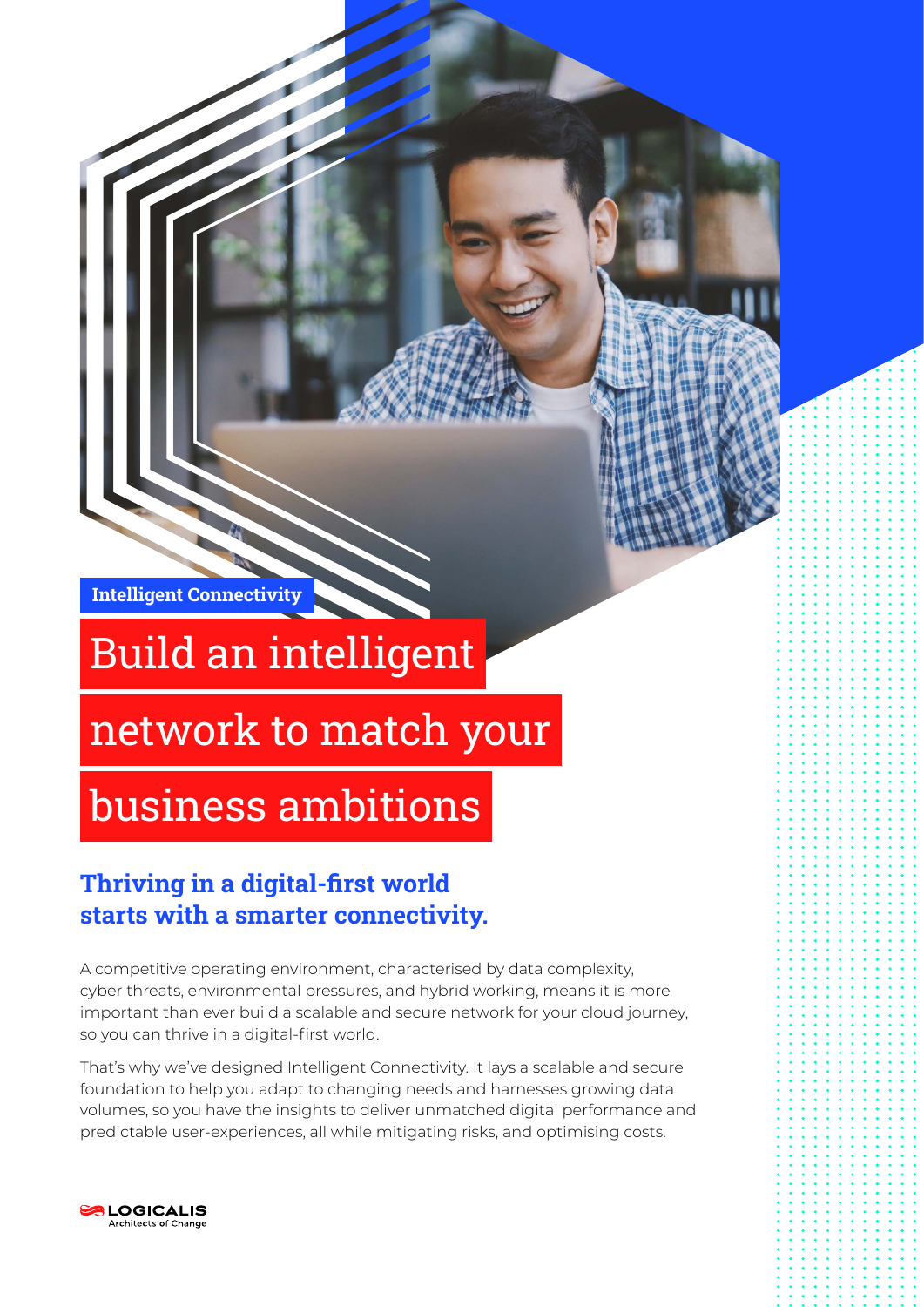### A smarter way to support your cloud journey

Turn your network into a data-driven driver of business performance.



#### Agility and scability

Our intelligent network is architected for agility, now and into the future. Scale your network up or down based on business demand and react quickly to changing requirements, with a flexible consumption-based model.



#### Security as an enabler

Our intelligent network is secure by design, be reassured or rest assured with the knowledge that security has been woven into the fabric of your network. Providing you with flexibility to take advantage of opportunities in real time.



#### Predictable user experience

We enable intelligent predictive analysis of your network traffic utilising best of breed AI to provide real-time insights into connectivity and app performance. This allows for proactive management and reliable user experience.



#### Sustainability by design

Our solution enables businesses to digitalize and dematerialize their core IT solutions, measurably reduce their carbon footprint. Our solution allows technology to become a key contributor to your sustainability initiatives.

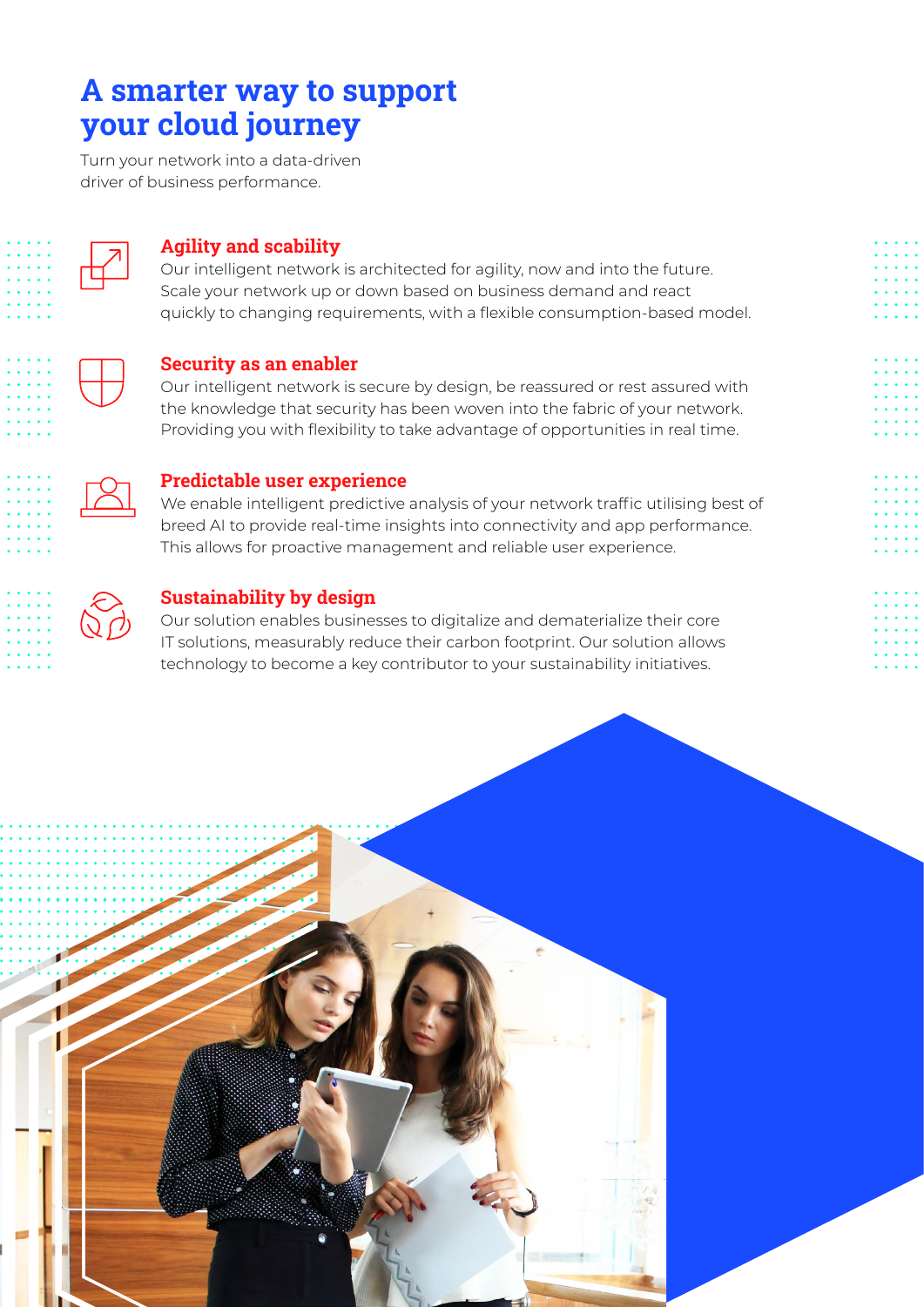### Solution building blocks

Intelligent Connectivity is a SASE-based managed offering that delivers access and zero-trust security from edge to edge, with real-time insights into network, connectivity and application performance – all managed by a trusted expert.

SDN Software Defined Network, based on Cisco Viptela and Meraki.

#### Zero Trust Security Mesh

Multiple security functions in a single cloud, based on Cisco Umbrella and SASE.

#### Intelligent Connectivity

Governance, visibility and manageability that provides controlled access as well as detailed logging and auditing.

#### Logicalis Managed Network services

Managed networking services, to continuously monitor, maintain, update, expand and optimise the network.

#### Logicalis User Experience services

Managed services to monitor, support, optimise users, apps network and connectivity to optimise UX.